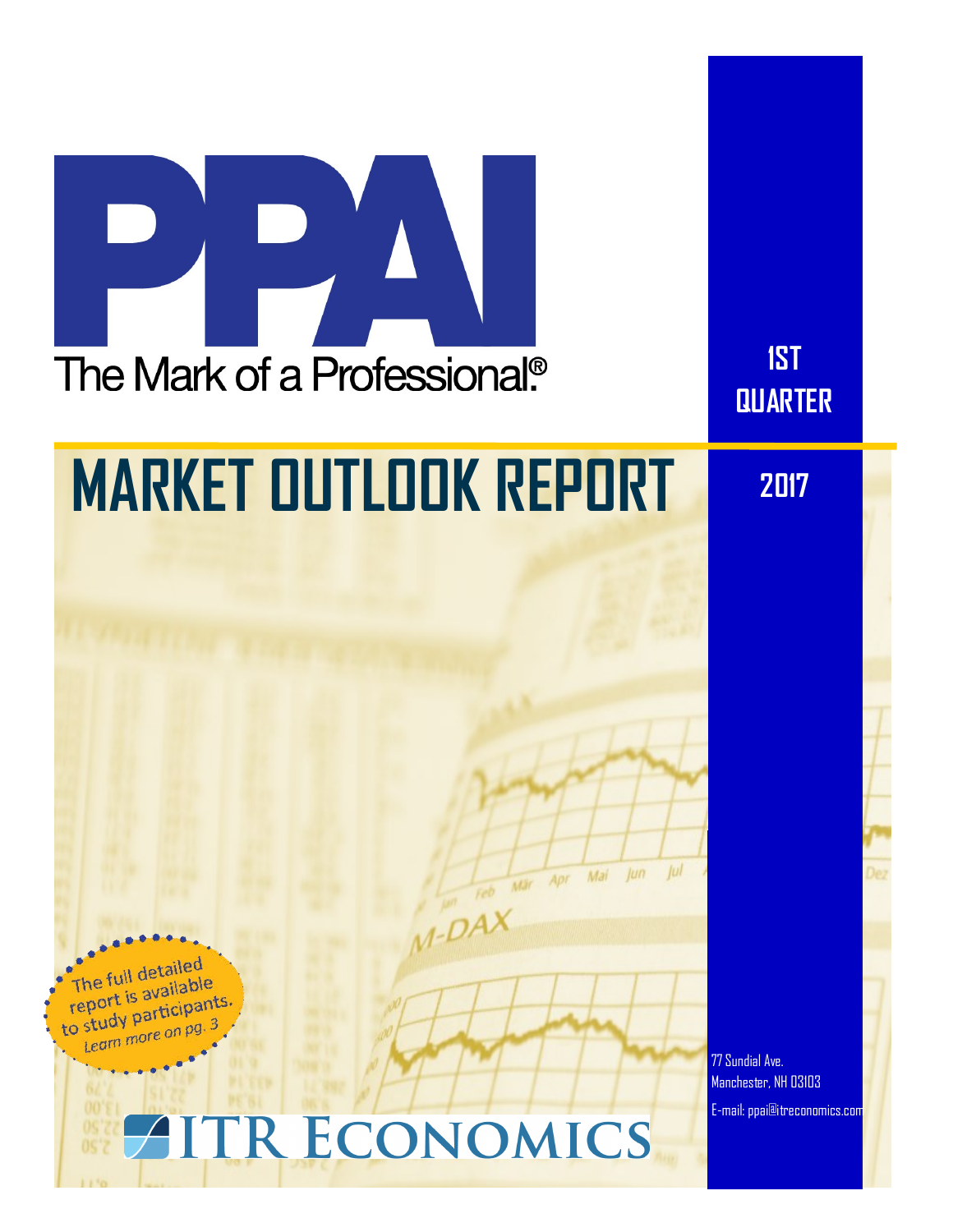## **Market Outlook Report**

### **Market Outlook Report Executive Summary**

#### **PPAI Total Members' Association Summary**

- General rise in the quarterly growth rate for the Total Members' Index signals that a cyclical low in the Total Members' Index is imminent.
- Rising macroeconomic leading indicators, including the ITR Leading Indicator™, suggest that the impending accelerating growth trend in the Total Members' Index is likely to extend through at least the end of 2017.
- The tick down the US Purchasing Managers Index monthly growth rate, a roughly one-year leading indicator, is a tentative signal in line with our expectations of slower macroeconomic growth in the majority of 2018. Plan for the first half of 2018 to be stronger than the second half of the year.

#### **PPAI Suppliers Members' Association Summary**

- The PPAI Suppliers' Index annual growth rate dipped below zero in the first quarter of 2017 as expected. Results are trending in line with our forecast, which is unchanged from the previous report.
- Small businesses are becoming more optimistic as the macroeconomy accelerates and US Corporate Profits rise. Firms will be more willing and able to undertake expenditures, including expenditures on products produced by PPAI suppliers, during 2017 compared to 2016.
- Budget for growth into late 2018, but avoid over expansion. We continue to believe that 2019 is likely to be a year of mild decline as inflationary pressures and higher interest rates take a bite out of the purchasing power of consumers and corporations alike.

#### **PPAI Distributors Members' Association Summary**

- The Distributors' Index is up 1.6% on a year-over-year basis, but the pace of growth is slowing.
- First quarter results were consistent with our forecast expectations, which call for an imminent transition in the Distributors' Index to Phase B, Accelerating Growth.
- Our forecast for the Distributors' Index is unchanged from the previous report. Plan for 6.0% growth in 2017 and 4.6% growth in 2018. Expect mild decline in your 2019 sales.

#### **PPAI Member's Competitive Environment Summary**

- Media Expenditures via the internet, cable TV, or outdoor signage are the most likely threats to PPAI members during 2017.
- The forecasts for Outdoor Expenditures, Radio Expenditures, and Internet Expenditures were revised since the last report.

**AITR ECONOMICS** 

| Index               | <b>Current</b> Phase |  |
|---------------------|----------------------|--|
| Total               | 1.0%                 |  |
| Suppliers           | $-0.1%$              |  |
| <b>Distributors</b> | 1.6%                 |  |



| Outlook |          |  |
|---------|----------|--|
| 2017:   | 6.0%     |  |
| 2018:   | 4.6%     |  |
| 2019:   | $-0.9\%$ |  |